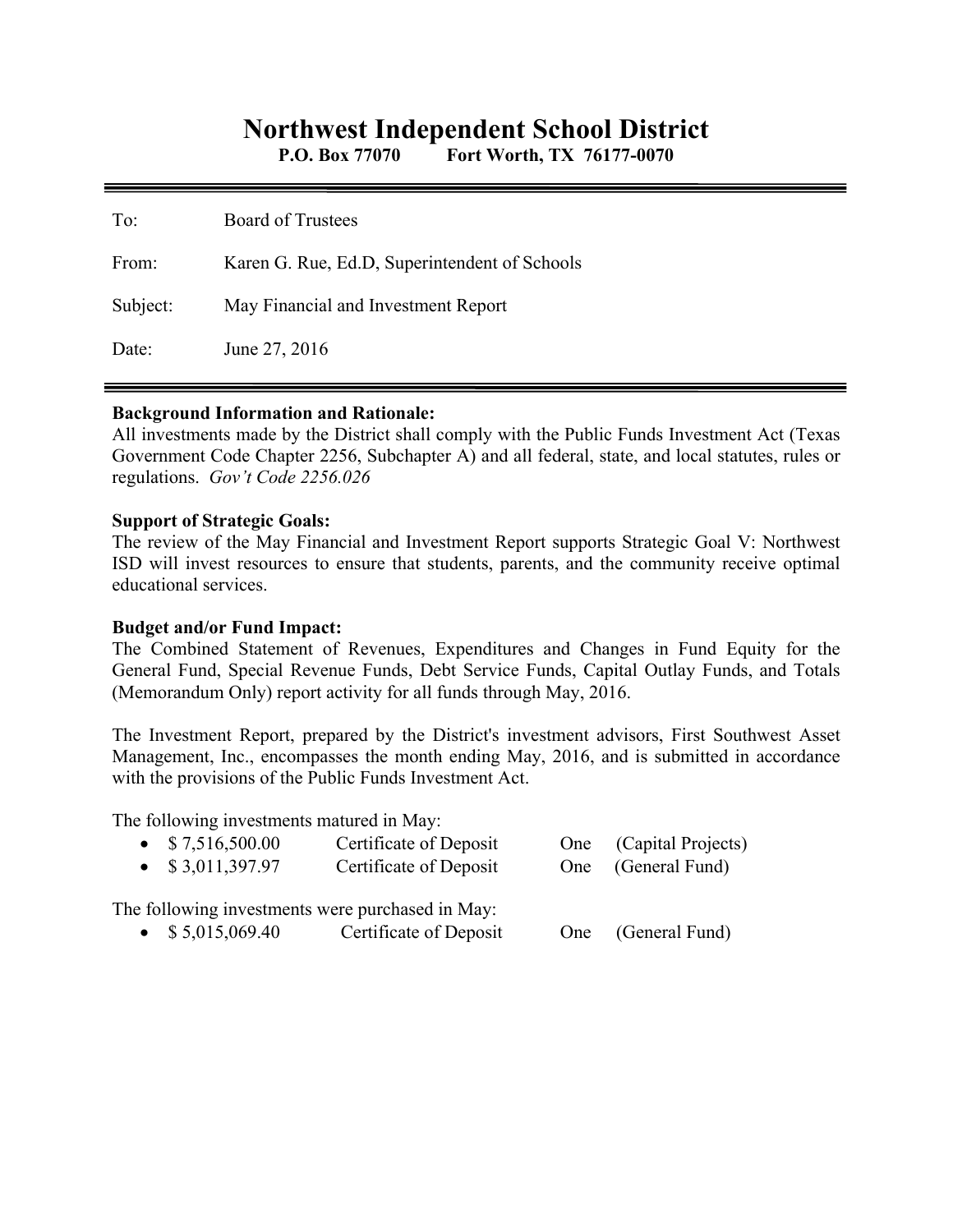Investments for the District's General Fund, Debt Service Funds, Capital Projects Funds, and Internal Service Funds total \$266,721,140.24 as of May 31, 2016.

|                               | Yield           |                     |
|-------------------------------|-----------------|---------------------|
|                               | to              |                     |
| <b>Fund</b>                   | <b>Maturity</b> | <b>Market Value</b> |
| General Fund                  | 0.558%          | 108,291,643.49      |
| Special Revenue Funds         | 0.581%          | 1,165,518.99        |
| Debt Service Funds            | 0.497%          | 38,085,974.99       |
| <b>Capital Projects Funds</b> | 0.412%          | 81,080,867.81       |
| Capital Projects Funds - AFB  | 0.485%          | 38,097,134.96       |
| Total                         | $0.495\%$       | \$266,721,140.24    |

Board Policy states that, "The investment portfolio shall be diversified in terms of investment instruments, maturity scheduling, and financial institutions to reduce risk of loss resulting from over concentration of assets in a specific class of investments, specific maturity, or specific issuer."

The District portfolio is concentrated in terms of **investment instruments** (Certificates of Deposit). These concerns are addressed by the low risk nature of the certificates of deposit and the maintenance of collateral by the various financial institutions to guarantee the safety of the investments.



| <b>Portfolio Composition by Security Type</b> |       | <b>Portfolio Composition by Issuer</b> |        |
|-----------------------------------------------|-------|----------------------------------------|--------|
| Local Government Investment Pool              | 8%    | Texpool                                | 8%     |
| Certificates of Deposit                       | 40%   | Plains                                 | 28%    |
| <b>Bank Deposit</b>                           | 10%   | Compass                                | 10%    |
| <b>Agency Bullet</b>                          | $6\%$ | <b>FHLB</b>                            | $11\%$ |
| Treasury                                      | 26%   | <b>US</b> Treasury                     | 26%    |
| <b>AGCY DISCO</b>                             | 9%    | Other Issuers                          | 12%    |
|                                               |       | Woodhaven                              | $5\%$  |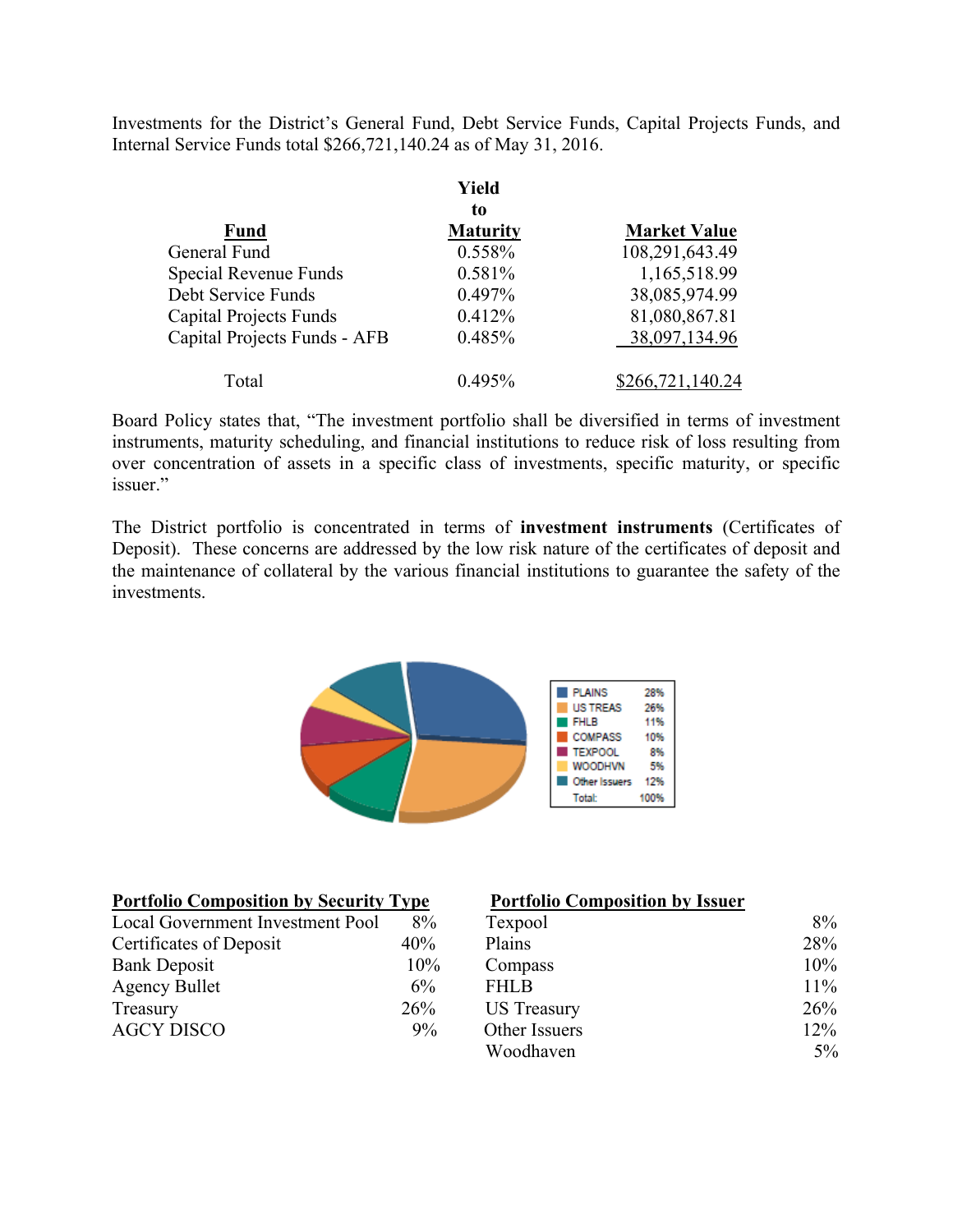The District portfolio is diversified in terms of **maturity scheduling:** 



|                 | <b>Maturity Schedule</b> |                  |
|-----------------|--------------------------|------------------|
| Overnight       | $21\%$                   | \$55,691,365.26  |
| $0 - 3$ Months  | 28%                      | 74,991,115.00    |
| $3 - 6$ Months  | 33%                      | 84, 353, 984. 72 |
| $6 - 12$ Months | 18%                      | 48,684,675.26    |

The District portfolio currently outperforms all the **benchmark comparisons**.



Note 1: CMT stands for Constant Maturity Treasury. This data is published in Federal Reserve Statistical Release H.15 and represents an average of all actively traded Treasury securities having that time remaining until ma

Note 2: Benchmark data for TexPool is the monthly average yield.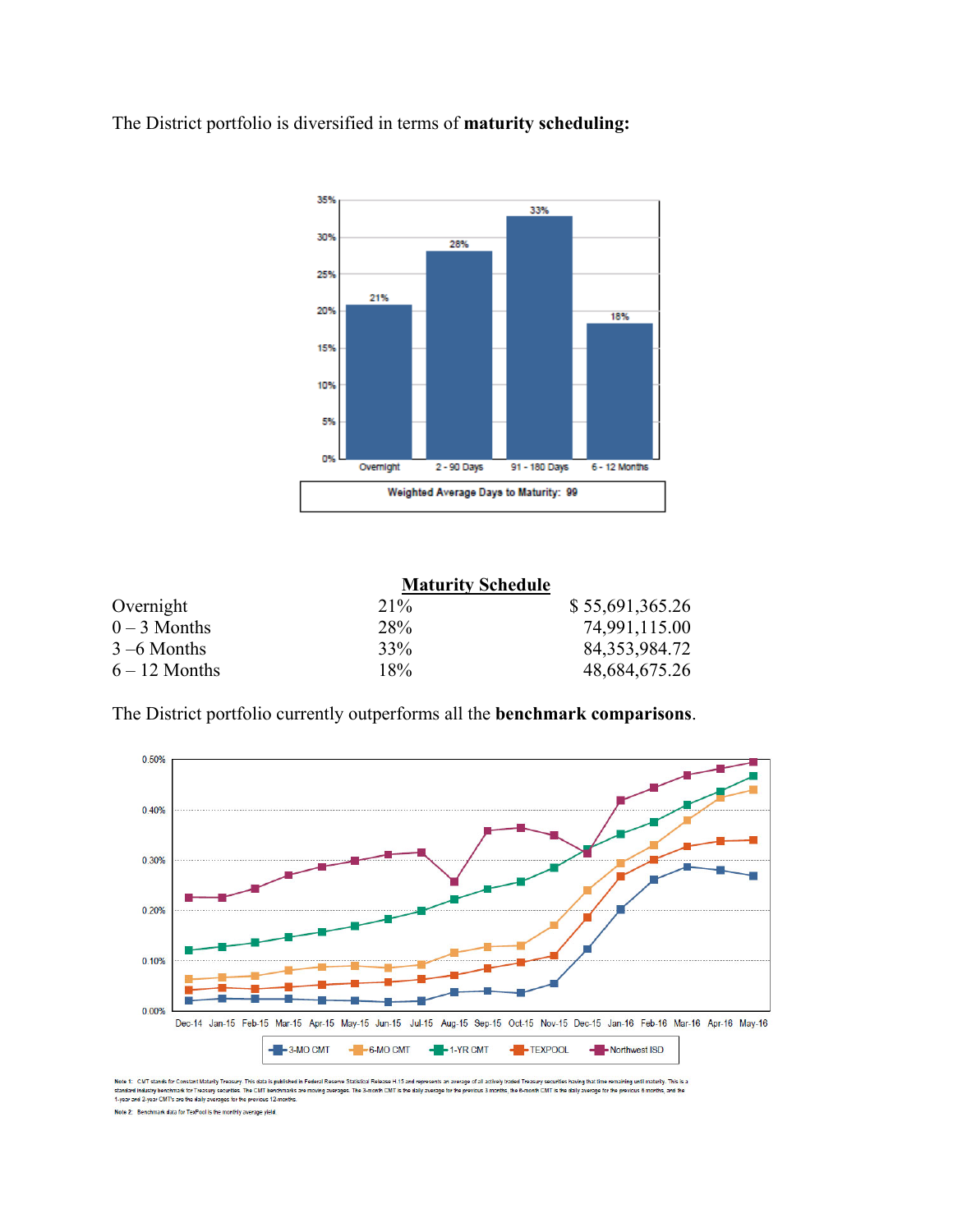

# The **TexPool Economic & Market Commentary for June, 2016**, notes that,

# **Fed stays close to the vest; money funds show their cards**

Mind the Federal Reserve. The market is finally doing so with Brexit, remembering that it is the D.C. Metro that leads to what's important, not the London tube. Those obsessed with the possibility Britain will leave the European Union are realizing the Fed may not be. It's led to a remarkable swing in sentiment, with the market moving from as low as a 5% probability that the Fed will raise rates in June to now around about five times that, and more than 50% probability for a move in July. The shift started midmonth with the release of the April 27 Federal Open Market Committee (FOMC) minutes. These revealed more discussion about a hike than did the original, vague statement. A parade of Fed officials followed, seeming to prepare the market for action, even though the next meeting brushes up against the Brexit vote. The last was Chair Janet Yellen's pre-Memorial Day weekend remarks that a hike could be "appropriate in the coming months."

A hike in summer is a position we have taken for some time, primarily because we take the Fed at its word that it looks at the long development of data and not daily or weekly volatility. Domestic economic statistics have been good: not anything wonderful, but not anything terrible. The Fed likes steady, if slight, improvement. Although inflation at the producer level is still low, core Consumer Price Index came in around 2%, personal consumption expenditures and retail sales are robust, the labor and housing markets remain strong and even manufacturing has been healing. We don't think Brexit matters to policymakers as much as the improving statistics, and a "leave" vote wouldn't be that big of an influence anyway because it will take years to implement all the changes that would entail.

As for the volatility in early 2016 that many (far fewer now) saw as spawned by the Fed's lifting rates off zero, it wasn't the end of the world. The market lived through it. I think policymakers have good cover at this point for a hike. The data released in the next few weeks ahead of the June 15 FOMC meeting would have to be bad to push it later.